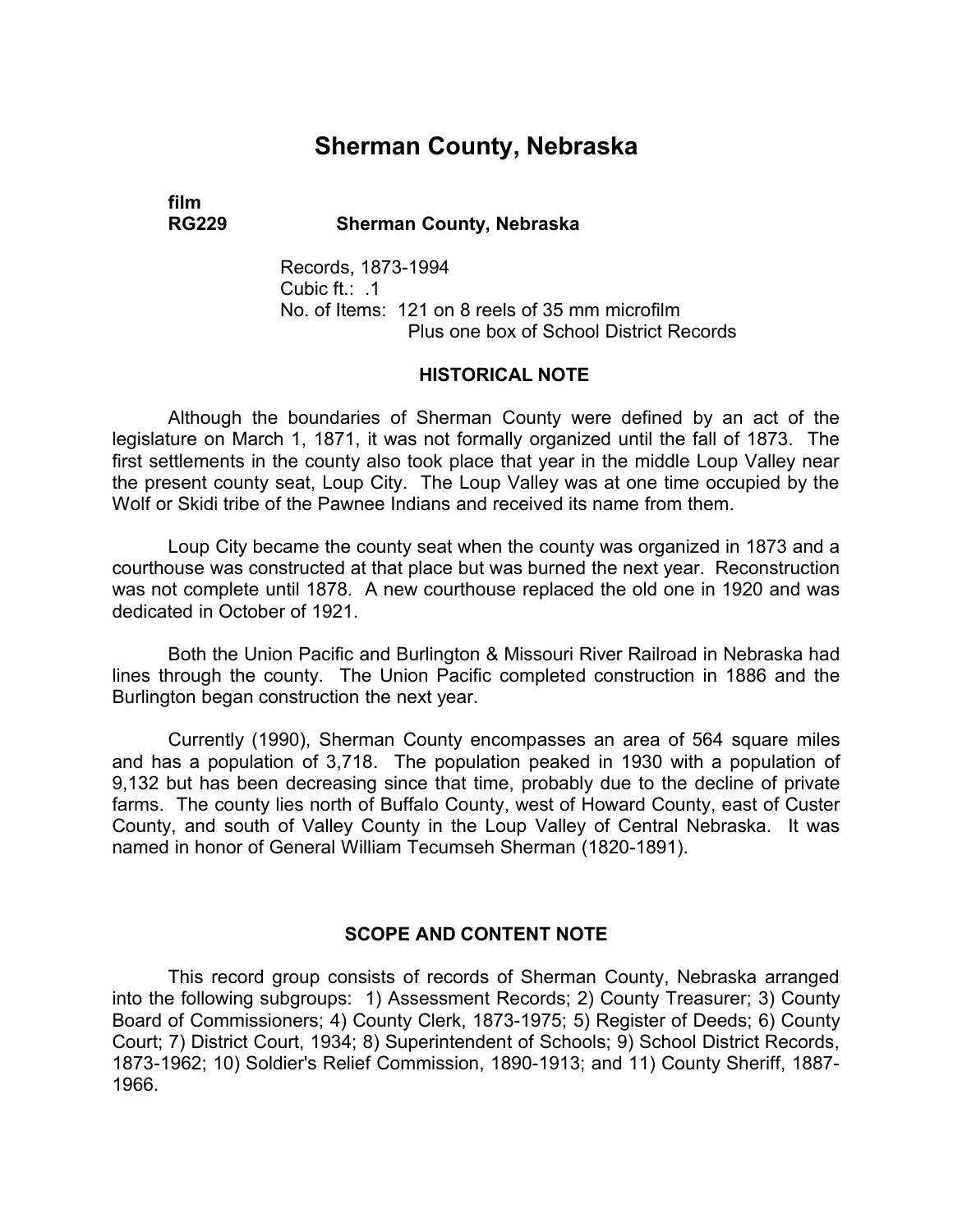The State Archives retains records for subgroups 4, 7, and 9 through 11 only. Subgroup Four, County Clerk, contains the marriage dockets of the county, 1873-1975, on microfilm produced by the Genealogical Society of Utah in cooperation with the Nebraska State Historical Society and the county clerk.

Subgroup Seven contains a single case transcript, 1934, The State of Nebraska vs. Ella Bloor et al. on one reel of microfilm. This case transcript was loaned to the Historical Society for microfilming by David C. Francis of Kearney, Nebraska, September 22, 1975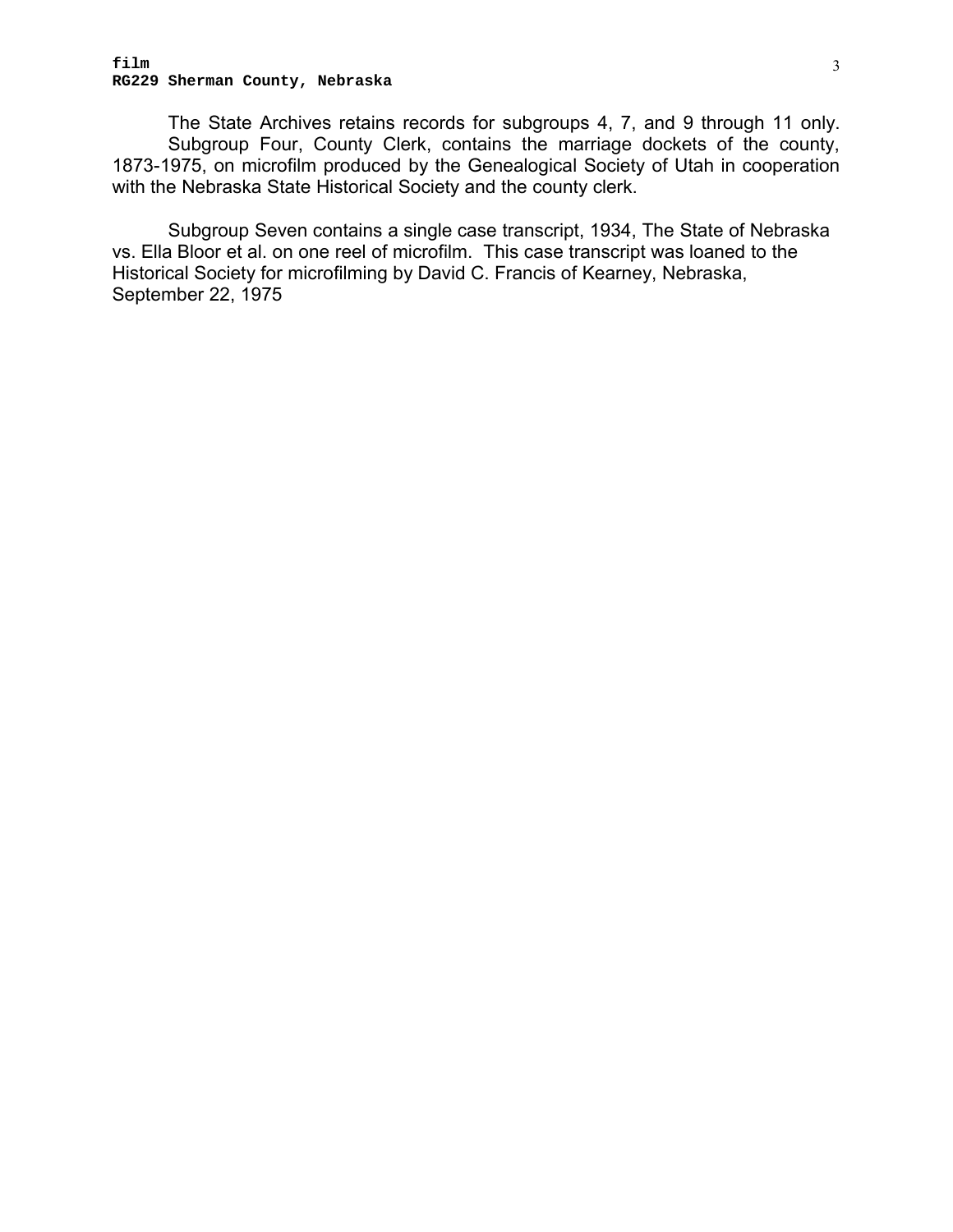ADDED ENTRIES:

CRIMINALS--IDENTIFICATION--NEBRASKA--SHERMAN COUNTY JAILS--NEBRASKA--SHERMAN COUNTY MARRIAGES--NEBRASKA--SHERMAN COUNTY SCHOOLS--NEBRASKA--SHERMAN COUNTY School District #1 (Sherman County, Neb.) � School District #5 (Sherman County, Neb.) � School District #31 (Sherman County, Neb.) � School District #50 (Sherman County, Neb.) Soldiers' Relief Commission (Sherman County, Neb.) State of Nebraska vs. Ella Bloor et al. Sherman County District Court, 1934 SHERIFFS--RECORDS AND CORRESPONDENCE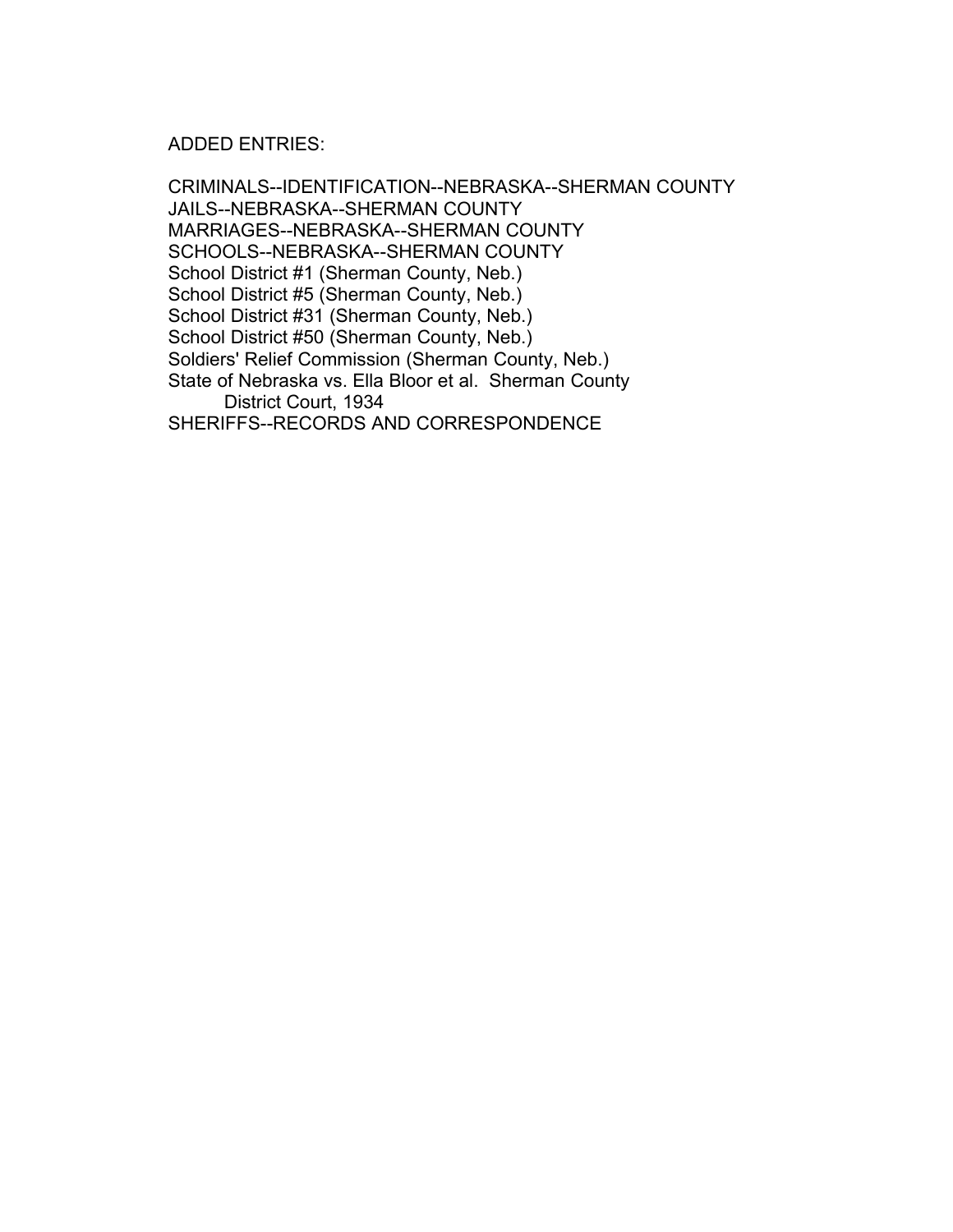The bulk of records exists in subgroup nine, School Districts (on microfilm). This subgroup is divided into three series: 1) School District #1, 1873-1906; 2) School District #5, 1885-1907; and 3) School District #31, 1901-1912. These series include directors records, treasurer's records, and miscellaneous volumes of the individual districts.

Subgroup Ten consists of the minutes of the Soldiers' Relief Commission on roll #1, 1890-1913.

Subgroup Eleven, County Sheriff, is divided into two series: 1) Jail Registers, 1887- 1907, 1921-1944; and 2) Fee Books, 1889-1966. These records were loaned to the Archives for microfilming in May of 1991.

#### **DESCRIPTION**

#### **SUBGROUP ONE ASSESSMENT RECORDS**

The State Archives has not as yet accessioned Sherman County Assessment Records.

#### **SUBGROUP TWO COUNTY TREASURER**

The State Archives holds no records from the office of � Sherman County Treasurer.

#### **SUBGROUP THREE COUNTY BOARD OF COMMISSIONERS**

The State Archives does not have the minutes of the Sherman County Board of Commissioners.

#### **SUBGROUP FOUR COUNTY CLERK**

**film**

#### **SERIES ONE MARRIAGE RECORDS, 1873-1994**

- V.1 Marriage Docket A (1873-1889), Indexed p.0, Amendment to Record (V.A, p.37), C. T. Odendaht-Viola E. Rosseter, 3/1/1880 thru p.432 (#432), Boyle-Hanal, December 8, 1889
	- NOTE: Consent Form (Cole-Thompson) for bride filed w/ index under "T"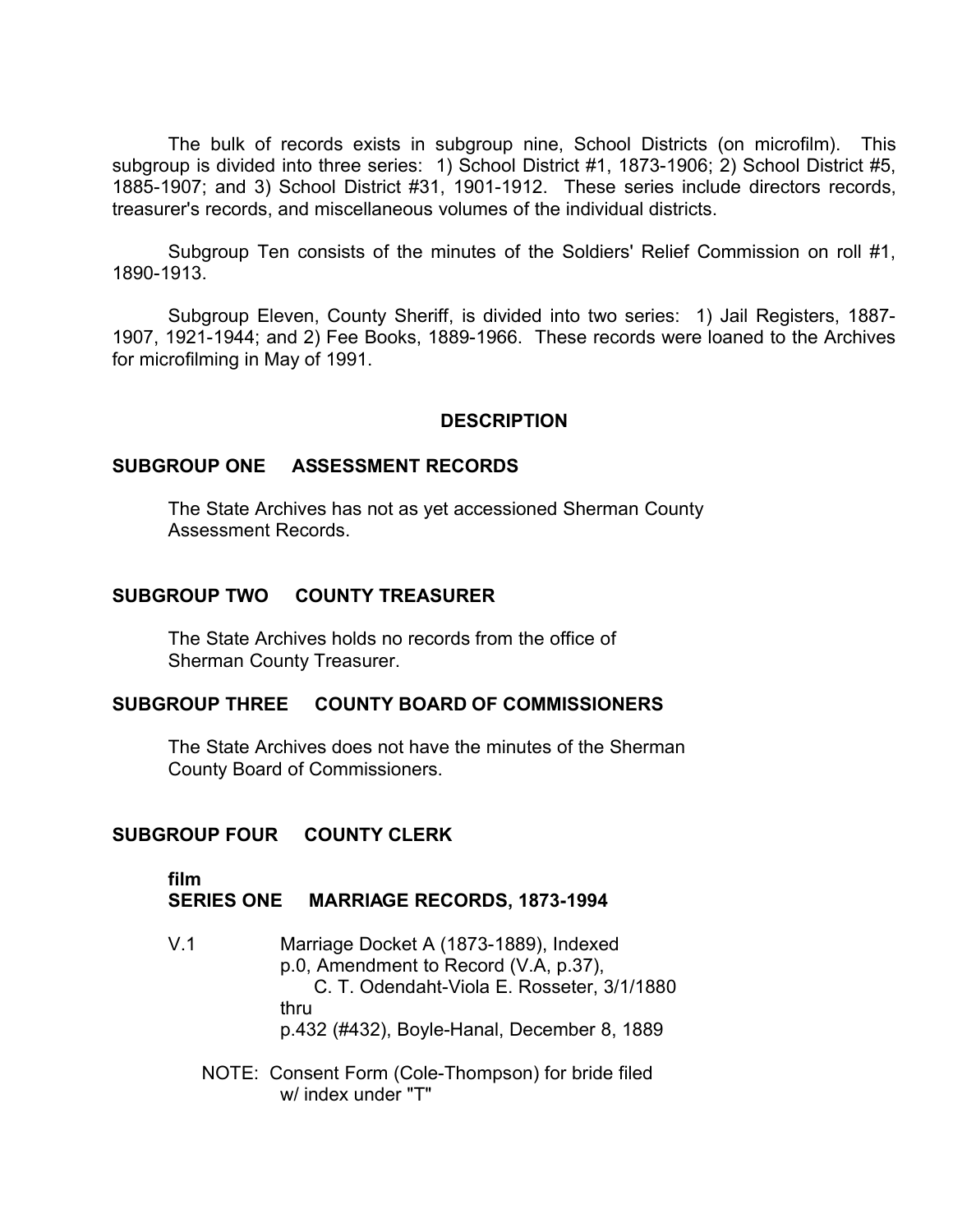- V.2 Marriage Docket B (1889-1907), Indexed p.1 (#1266-73), Taylor-Adamson, Dec. 11, 1907 thru p.419 (70-1263), Gregory-Dewey, Nov. 27, 1907 pp.420-444 are blank
- V.3 Marriage Docket C (1907-1911), Indexed p.1 (73-1266), Taylor-Adamson, Dec. 11, 1907 thru p.108 (209-1479), Lammers-Guy, Jan. 25, 1911 pp.109-584 are blank

#### **SUBGROUP FOUR COUNTY CLERK**

#### **film SERIES ONE MARRIAGE RECORDS, 1873-1994**

- V.4 Marriage Docket D (1911-1921), Indexed p.1 (210-1480), Smydra-Sobieszczyk, Feb. 8, 1911 thru p.638 (845-2116), Coate-Marvin, Mar. 26, 1921
- V.5 Marriage Docket E (1921-1923), Indexed p.1 (846-2117), Bruler-Taffe, Apr. 9, 1921 thru p.125 (979-2241), Huryta-Pabian, July 31, 1923 pp.126-640 are blank
- V.6 Marriage Docket F (1923-1933), Indexed p.1 (#2242), Lenz-Blakeslee, Aug. 21, 1923 thru p.574 (#2814), Mendyk-Sekutera, Oct. 10, 1933
- V.7 Marriage Docket G (1933-1943), Indexed p.1 (#2815), Hall-Dorman, Oct. 18, 1933 thru p.576 (#3390), Janulewicz-Rewolinski, July 12, 1943
- V.8 Marriage Docket H (1943-1959), Indexed p.1 (#3391), Ambrose=Stenha, July 20, 1943 thru p.662 (#4052), Peck-Criffield, Aug. 23, 1959
- V.9 Marriage Docket I (1959-1975), Indexed p.1 (#4053), Vanderheiden-Kalkowski, Aug. 4, 1959 thru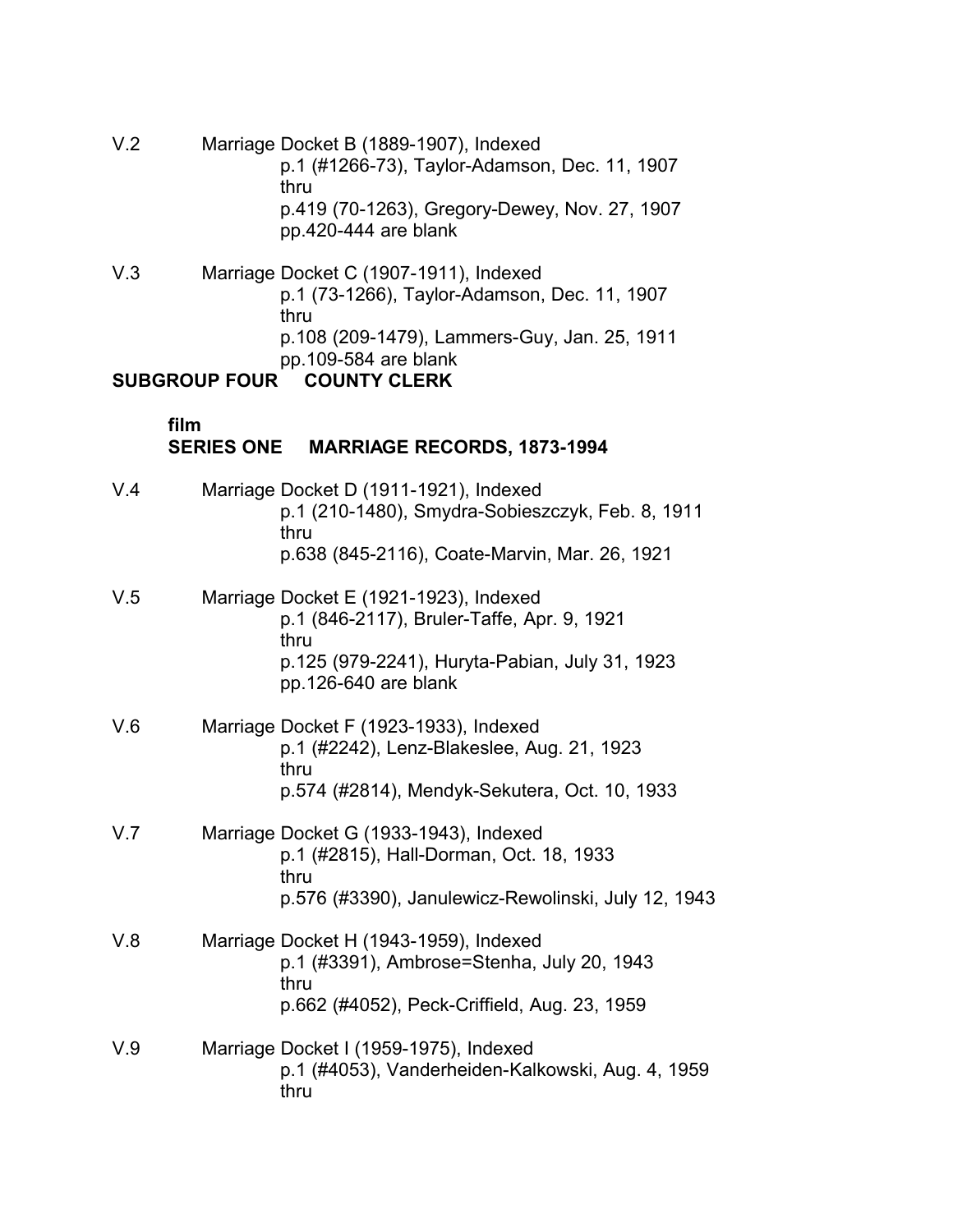#### **film SERIES ONE MARRIAGE RECORDS - MICROFILM RECORD MP4219**

NOTE: Microfilm was produced by the Genealogical Society of Utah in cooperation with the Nebraska State Historical Society and the county Clerk, May, 1994.

| Roll #1                       | Item #1 - Marriage Docket Vol. A (1873-1889)                    |
|-------------------------------|-----------------------------------------------------------------|
| 1563 pp.<br>882 Expos.        | Index A-Z<br>p.1 (#1), Ingram-Taylor, Dec., 18, 1873            |
| <b>GSU Project</b><br>#26,391 | thru<br>Item #4 - Marriage Docket, Vol. D (1911-1917)           |
|                               | p.401 (#1879), Bone-Hunt, Apr. 4, 1917                          |
|                               | NOTE: Vol. A, index "S" (part) follows "P"                      |
|                               | NOTE: Cole-Thompson (V.A, p.37), amendment<br>on p. 0 of Vol. A |
|                               | NOTE: Illegible or hard to copy documents.                      |
|                               | Contact county clerk for copies from original                   |
|                               | $(i.e., pp.92-95, 364, 365)$                                    |
|                               | NOTE: Vol. B, pp. 420-444 were blank and                        |
|                               | not microfilmed                                                 |
|                               | NOTE: Vol. C, pp. 109-584 were blank                            |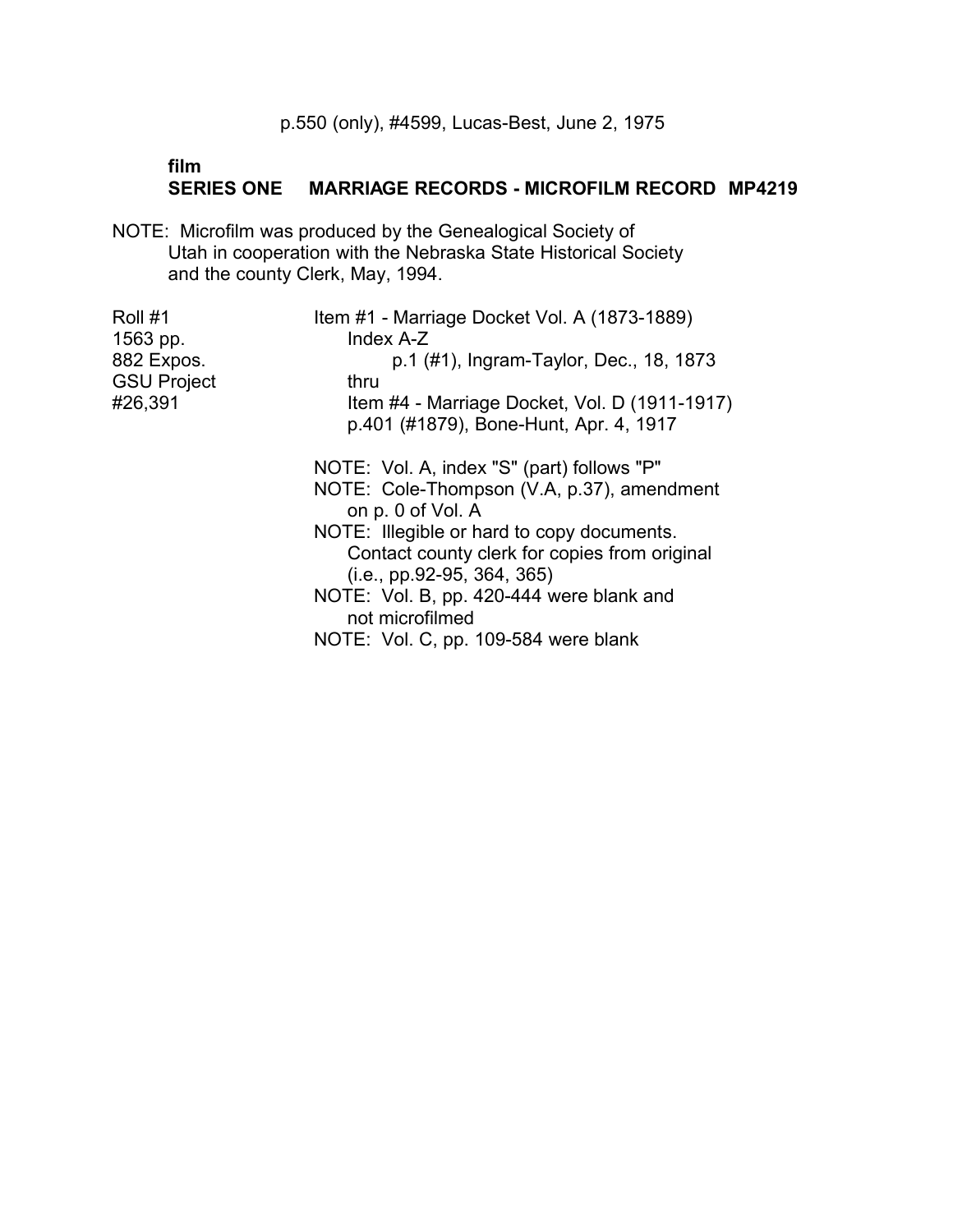#### **SUBGROUP FOUR COUNTY CLERK** �

|                                              | film                             | SERIES ONE MARRIAGE RECORDS, 1873-1994                                                                                                                                                                                                                                                                                                                                      |
|----------------------------------------------|----------------------------------|-----------------------------------------------------------------------------------------------------------------------------------------------------------------------------------------------------------------------------------------------------------------------------------------------------------------------------------------------------------------------------|
| Roll #2<br>1459 pp.<br>840 Expos.<br>#26,392 | <b>GSU Project</b>               | Item #1 - Marriage Docket D cont.<br>p.400 (#1878), Minne-Brown, March 26, 1917<br>thru<br>Item #4 - Marriage Docket G (1933-1939)<br>p.391 (#3205), Karr-Sullivan, Nov. 5, 1939                                                                                                                                                                                            |
|                                              |                                  | NOTE: Vol. E, pp. 126-640 were blank and<br>not microfilmed                                                                                                                                                                                                                                                                                                                 |
| Roll #3<br>1510 pp.<br>#26,401               | 1473 Expos<br><b>GSU Project</b> | Item #1 - Marriage Docket G cont.<br>p.390 (#3204), Sklenar-Kucera, Nov. 3, 1939<br>thru<br>Item #3 - Marriage Docket I (1959-1975)<br>p.550 (#4599), Lucas-Best, June 2, 1975                                                                                                                                                                                              |
|                                              | film                             | NOTE: Vol. I, pp. 1-6 (orig) blank, restart<br>p.1 following p.6<br>NOTE: Vol. I, p.21 (Palu-McCarville),<br>May 14, 1916, partially covered by document<br>(No Retake). Contact county clerk for copy<br>from original record.<br>NOTE: Vol. I is incomplete from p.551-p.677<br>due to the presence of confidential material<br>restricted by section 71-612, R.R.S. Neb. |
|                                              | <b>SERIES ONE</b>                | <b>MARRIAGE RECORDS - CONFIDENTIAL</b>                                                                                                                                                                                                                                                                                                                                      |
| V.9                                          |                                  | Marriage Docket Vol. I cont.<br>p.550 (#4599), Lucas-Best, May 23, 1975<br>thru<br>p.677 (#4726), Swartzell-Norseen, June 7, 1980                                                                                                                                                                                                                                           |
|                                              |                                  | NOTE: p.628 begins confidential material                                                                                                                                                                                                                                                                                                                                    |
| V.10                                         |                                  | Marriage Docket J (1975-1986), Indexed<br>p.1 (#4727), Frichel-Kusek, June 6, 1980<br>thru<br>p.147 (#4872), Kochanowski-Kuszak, Dec. 22, 1986                                                                                                                                                                                                                              |
| V.11                                         |                                  | General Index to Marriages, 1987-1994 A-Z                                                                                                                                                                                                                                                                                                                                   |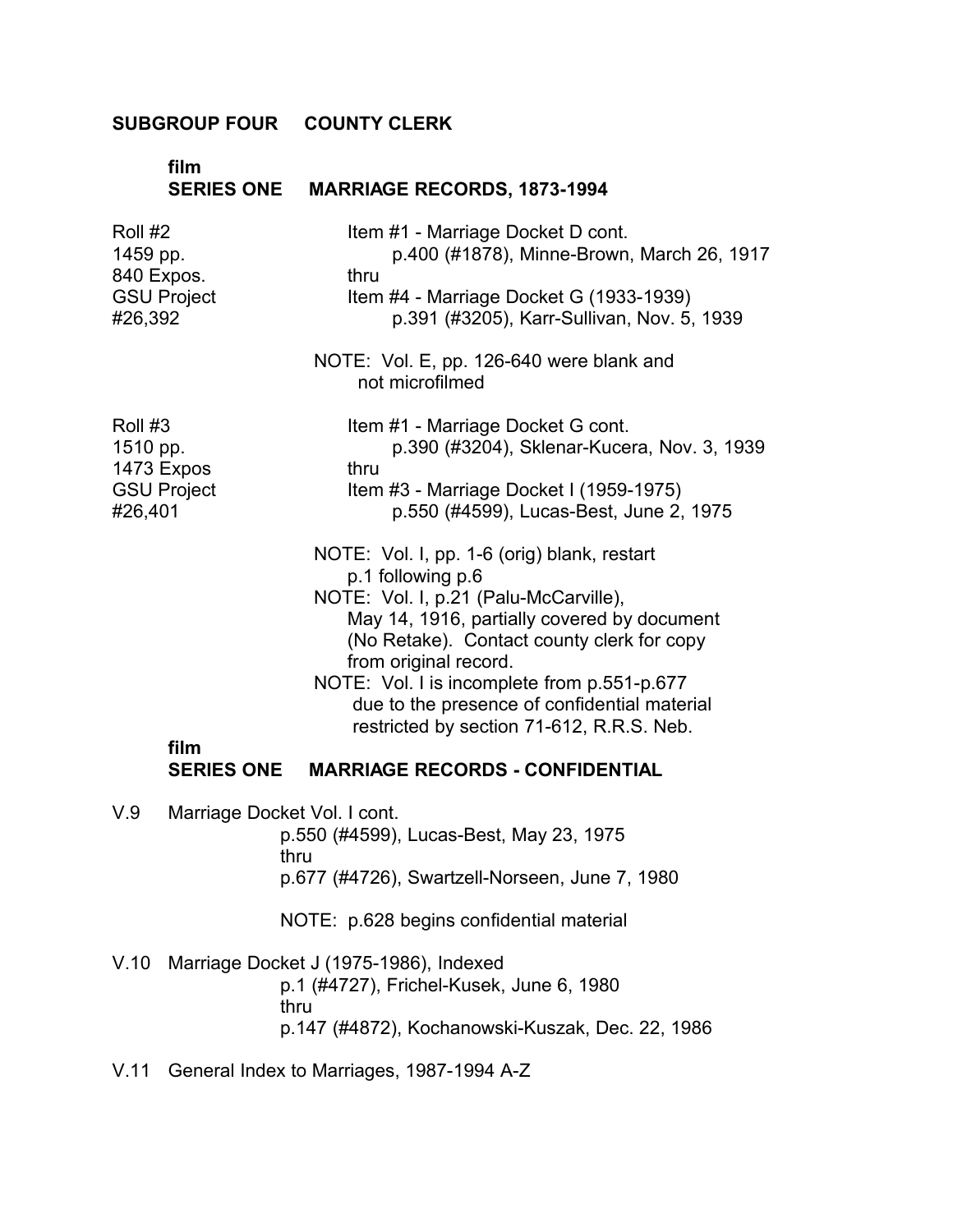| Roll #4            | Item #1 - Marriage Docket Vol. I cont.           |  |
|--------------------|--------------------------------------------------|--|
| 384 pp.            | p.550 (#4599), Lucas-Best, May 23, 1975          |  |
| 555 Expos.         | thru                                             |  |
| <b>GSU Project</b> | Item #3 - General Index to Marriages             |  |
| #26,393            | A-Z (1987-1994)                                  |  |
|                    |                                                  |  |
|                    | NOTE: Roll is restricted from public use per     |  |
|                    | section 71-612, R.R.S. Neb.                      |  |
|                    |                                                  |  |
|                    | NOTE: Vol. I, p.628 begins confidential material |  |

NOTE: Vol. J, Index A-L retaken from letter "A" following first filming "L"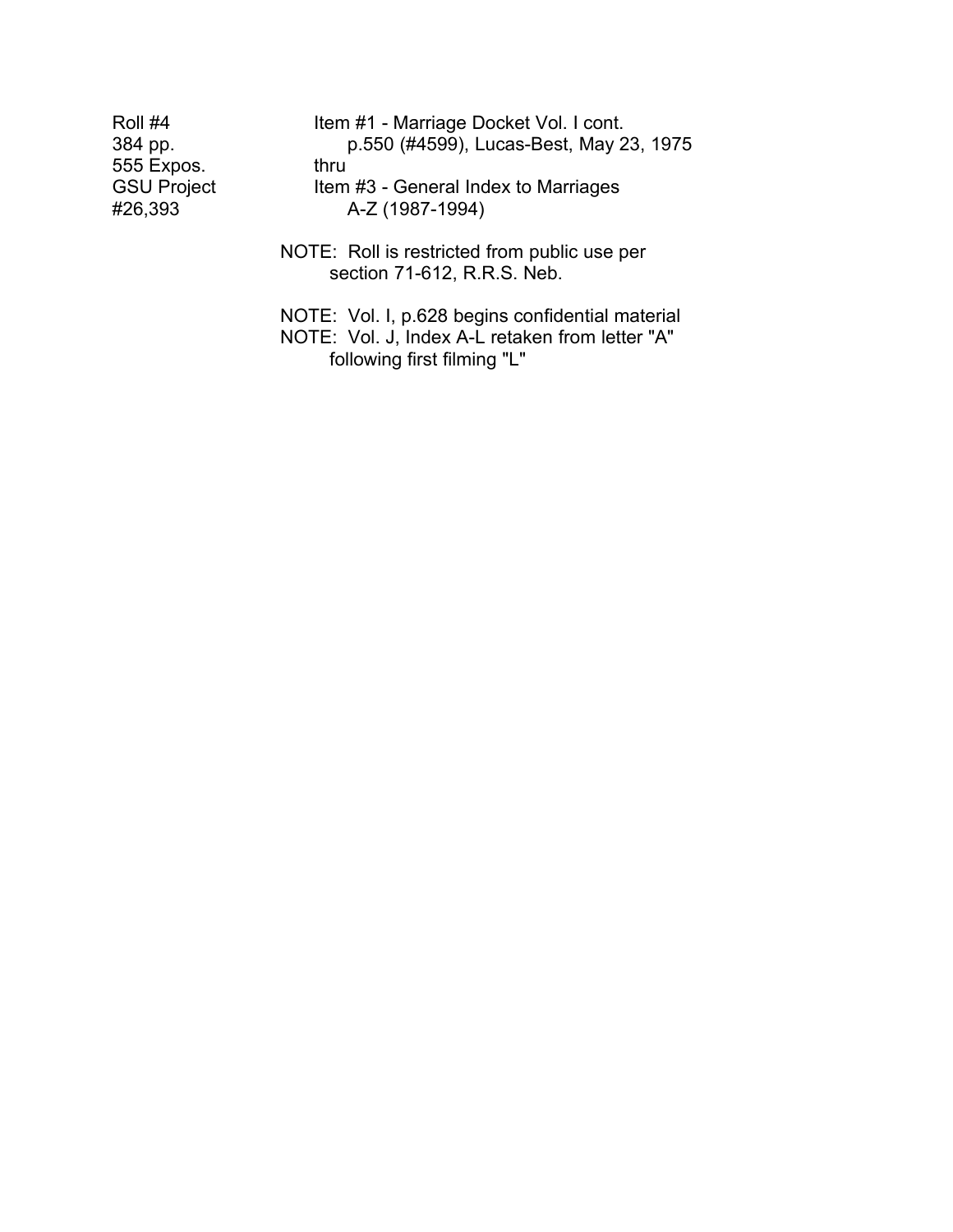#### **SUBGROUP FIVE REGISTER OF DEEDS**

The State Archives does not hold any records from the office of Sherman County Register of Deeds.

#### **SUBGROUP SIX COUNTY COURT**

The State Archives has not accessioned any Sherman County Court Records, including probate.

# **film SUBGROUP SEVEN DISTRICT COURT, 1934**

NOTE: The State Archives does not have Sherman County Naturalization Records, series one, in storage or any records for series two through eight.

#### **film SERIES NINE CASE FILES, 1934 (MP2370)**

Roll #1 #15,718

750 shots v.1 Transcript - State of Nebraska 750 pages vs. Ella Bloor et al, Sept. 18, 1934

#### **SUBGROUP EIGHT SUPERINTENDENT OF SCHOOLS**

The State Archives has no records from the office of Sherman County Superintendent of Schools, including school census records.

#### **SUBGROUP NINE SCHOOL DISTRICT RECORDS, 1873-1913**

#### **film SERIES ONE SCHOOL DISTRICT #1, 1873-1906**

| V <sub>1</sub> | Director's Record, June 21, 1873 - Apr. 5, 1880  |
|----------------|--------------------------------------------------|
| V <sub>2</sub> | Director's Record, Apr. 2, 1882 - June 28, 1889  |
| V.3            | Director's Record, June 24, 1889 - June 30, 1890 |
| $V_4$          | Director's Record, July 14, 1890 - June 29, 1891 |
| V.5            | Director's Record, July 13, 1891 - July 9, 1894  |
| V <sub>6</sub> | Director's Record, July 9, 1894 - June 2, 1898   |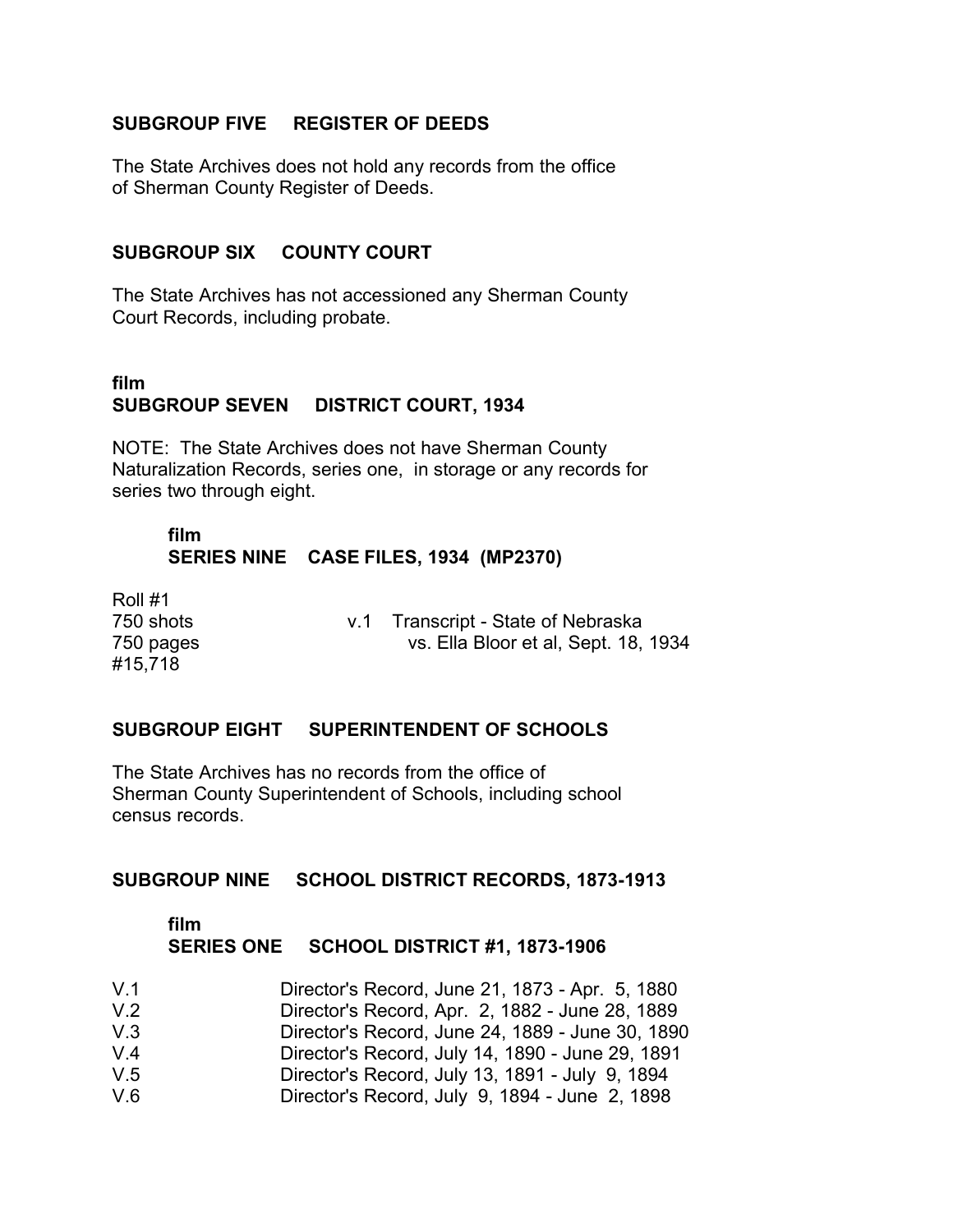V.7 � Director's Record, July 11, 1898 - June 25, 1900 V.8 � Director's Record, July 10, 1899 - July 9, 1900 V.9 � Director's Record, June 30, 1902 - June 26, 1903 V.10 � Director's Record, June 30, 1902 - June 26, 1903 V.11 � Director's Record, July 13, 1903 - June 27, 1904 V.12 � Director's Record, June 27, 1904 - June 24, 1905 V.13 � Director's Record, Apr. 26, 1905 - June 30, 1906 V.14 � Treasurer's Record, Aug. 11, 1881 - Aug. 10, 1891 V.15 � Treasurer's Record, Oct. 10, 1891 - July 23, 1897 V.16 � Miscellaneous Records, 1880 - December 31, 1904 NOTE: See next page for microfilm record, Series One

**SUBGROUP NINE SCHOOL DISTRICT RECORDS (cont)** 

**film** 

#### **SERIES ONE SCHOOL DISTRICT #1 - MICROFILM RECORD MP3480**

- 
- Roll #1 Vol. #1 Directors Record #20,201 p.1 (June 21, 1873)
	-

thru

Vol. #16 - Miscellaneous, 1880-1904

- Vol. 2 begins on frame #27 Vol. 3 begins on frame #97 Vol. 4 begins on frame #136 Vol. 5 begins on frame #185 Vol. 6 begins on frame #240 Vol. 7 begins on frame #320 Vol. 8 begins on frame #352 Vol. 9 begins on frame #381 Vol. 10 begins on frame #420 Vol. 11 begins on frame #442 Vol. 12 begins on frame #465 Vol. 13 begins on frame #487 Vol. 14 begins on frame #512 Vol. 15 begins on frame #566 Vol. 16 begins on frame #588
- **film**

**SERIES TWO SCHOOL DISTRICT #5, 1885-1907**

| Roll #1 | Vol. #1 - Directors Record, April 1885     |
|---------|--------------------------------------------|
| MP3480  | thru                                       |
| fr #610 | Vol. #1 - Director's Record, June 24, 1907 |
| #20.201 | includes School Census                     |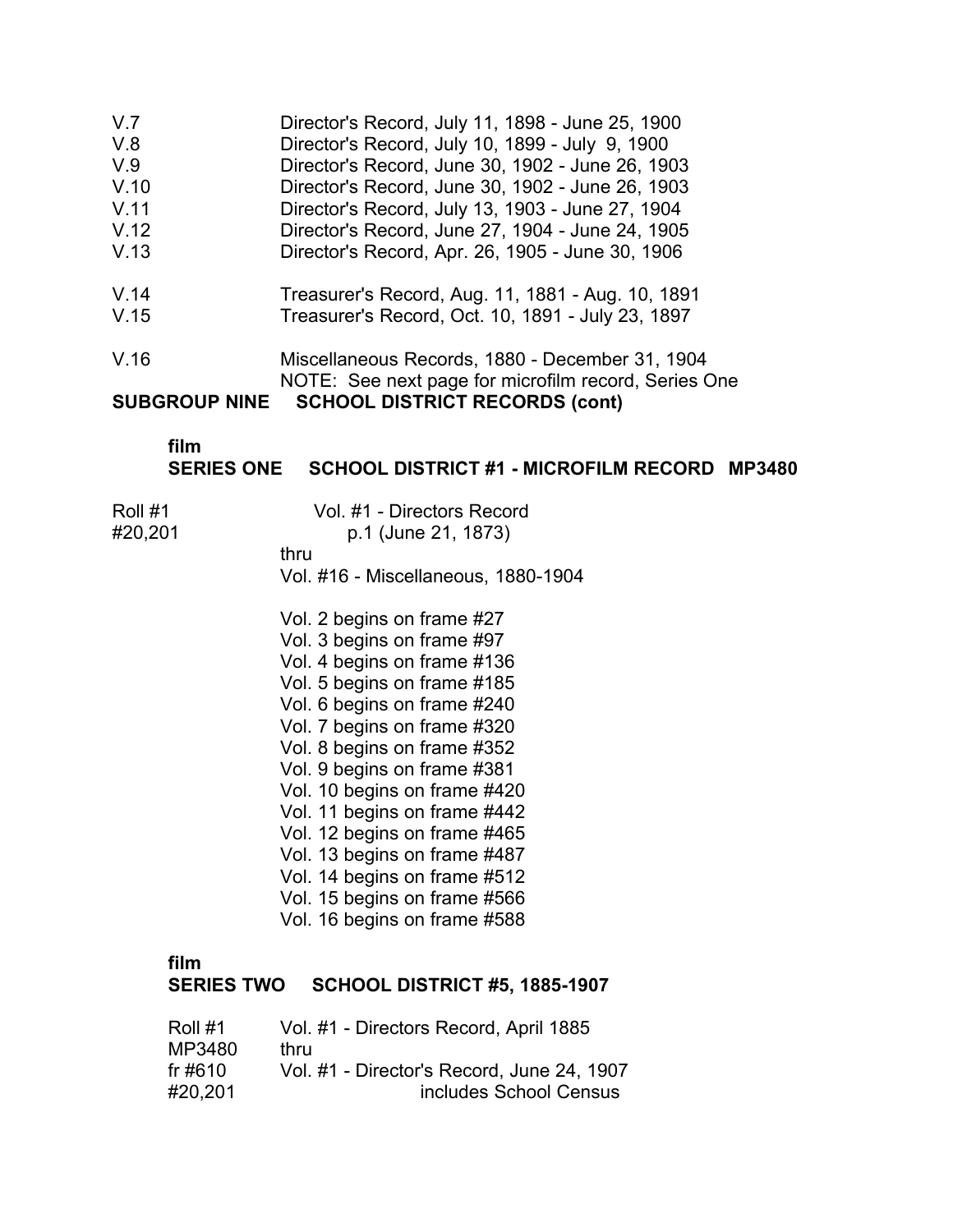#### NOTE: School Dist. #5 begins at frame #610

# **film SERIES THREE SCHOOL DISTRICT #31, 1901-1912**  Roll #1 Vol. #1 - Treasurer's Record, July 29, 1901

| MP3480  | thru                                        |
|---------|---------------------------------------------|
| fr #661 | Vol. #1 - Treasurer's Record, 1912          |
| #20,201 |                                             |
|         | NOTE: School Dist. #31 begins at frame #661 |

#### **film SERIES FOUR SCHOOL DISTRICT #50, 1890-1962**

- B.01 � Director's Records
	- 1 1896-1901
	- 2 1910-1914
	- 3 1923-1928
	- 4 1928-1934
	- 5 1933-1941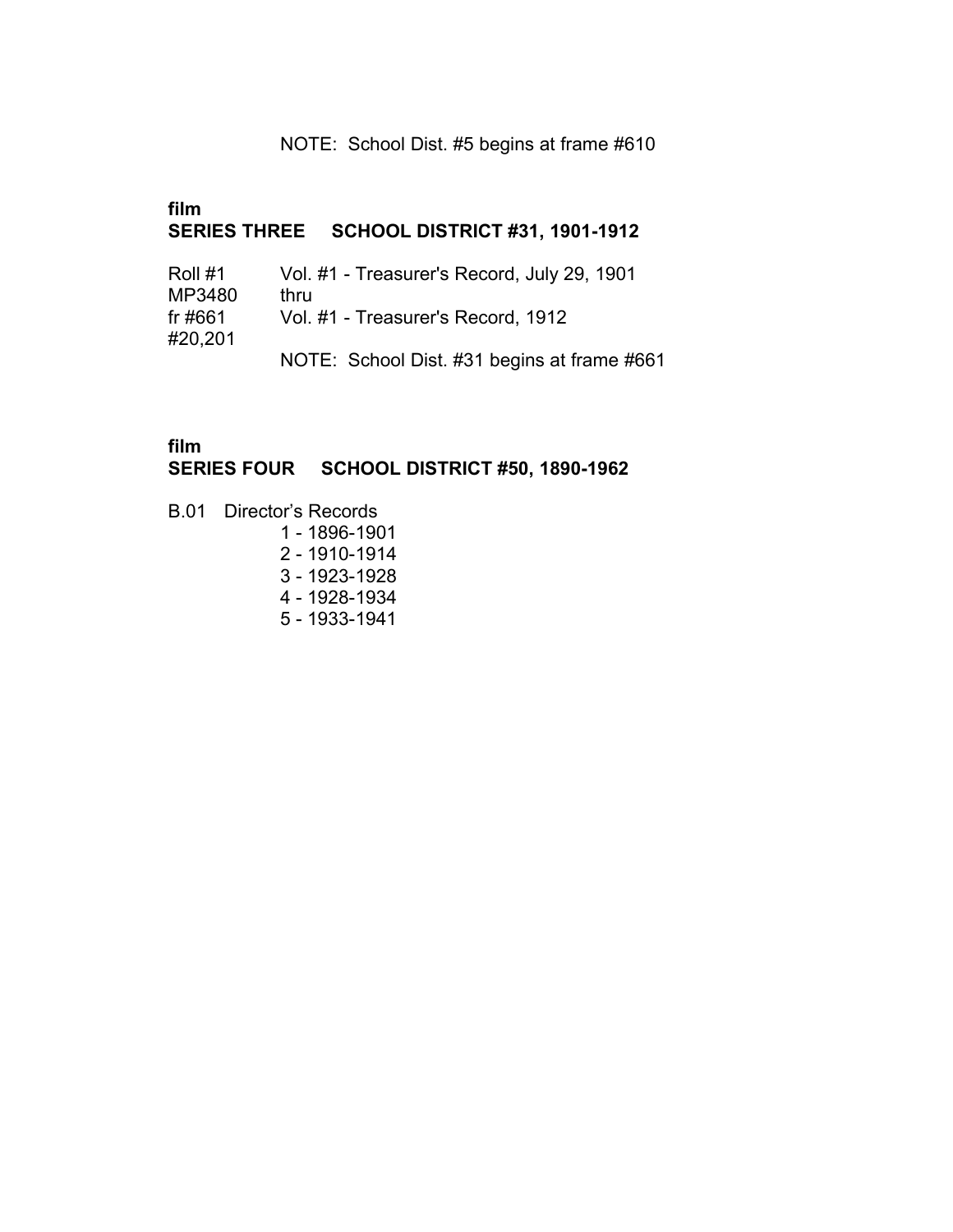#### **SUBGROUP NINE SCHOOL DISTRICT RECORDS (cont)**

#### **film SERIES FOUR SCHOOL DISTRICT #50, 1890-1962 (cont)**

B.01 Attendance Register 1932-1938 1902-1903 1905-1906 1907-1912

> Treasurer's Books 1888-1901 1905-1906 1901-1905 1955-1962

Teacher's Register 1890-1899 1895-1897

#### **film SUBGROUP TEN SOLDIERS RELIEF COMMISSION, 1890-1913**

| V.1 | Minutes, July 26, 1890 - Jan. 29, 1913      |
|-----|---------------------------------------------|
|     |                                             |
|     | NOTE: SUBGROUP TWO appears on the same roll |
|     | as Subgroup One. Subgroup Two begins on     |
|     | frame #679.                                 |
|     |                                             |

#### **film SUBGROUP ELEVEN COUNTY SHERIFF, 1887-1966**

#### **film**

#### **SERIES ONE JAIL REGISTERS, 1887-1907; 1921-1944**

Vol. #1 Prison Calendar #1, Sept. 15, 1887 - Apr. 6, 1907 (registers name, residence, description, offense, term served, discharges and remarks. Contains one double page only. The rest of the volume is blank.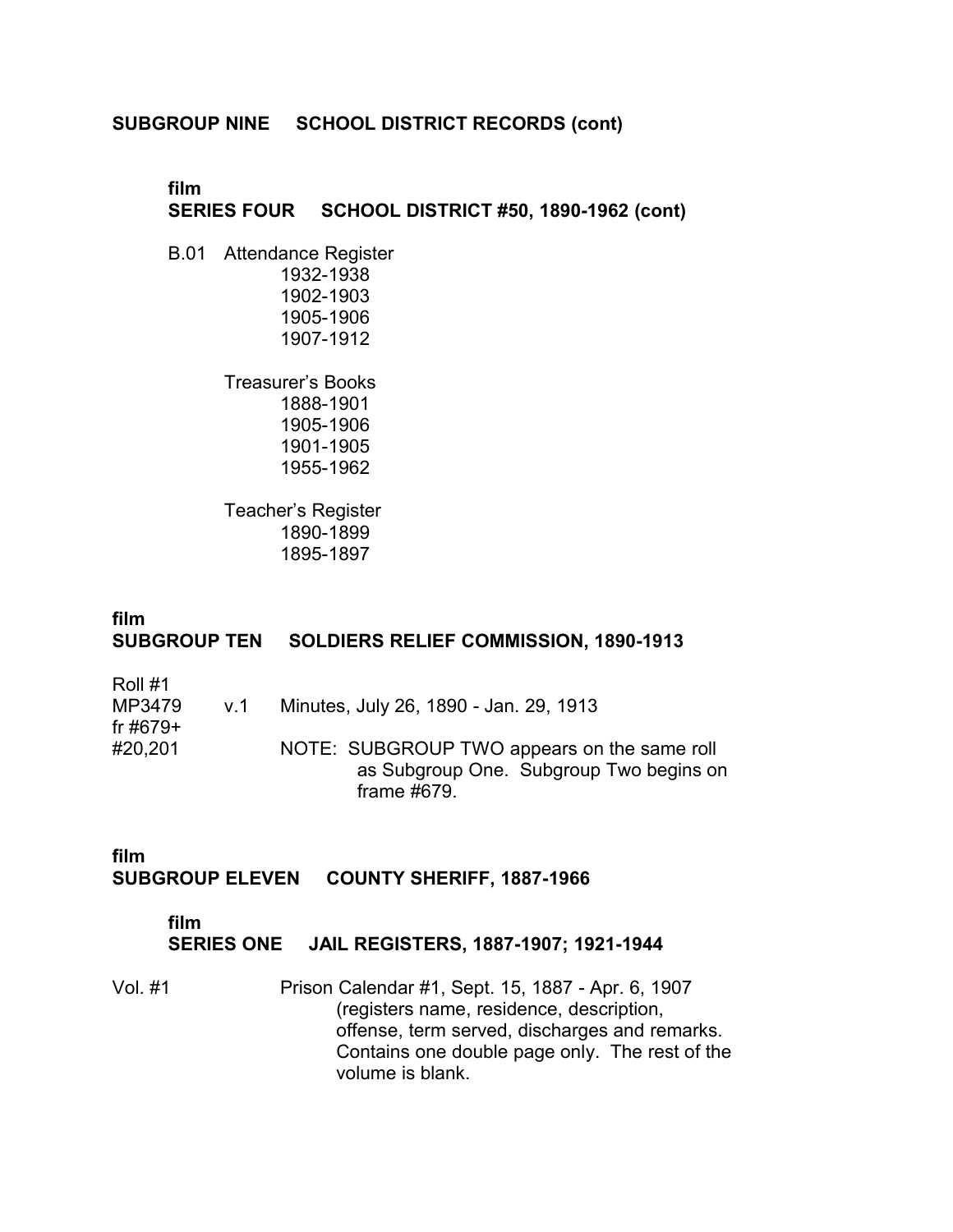Vol. #2 Jail Register, Sept. 21, 1921 - June 29, 1944 (Sheriff Earl S. Hancock) pp.1-8 only, pp. 9-241 are blank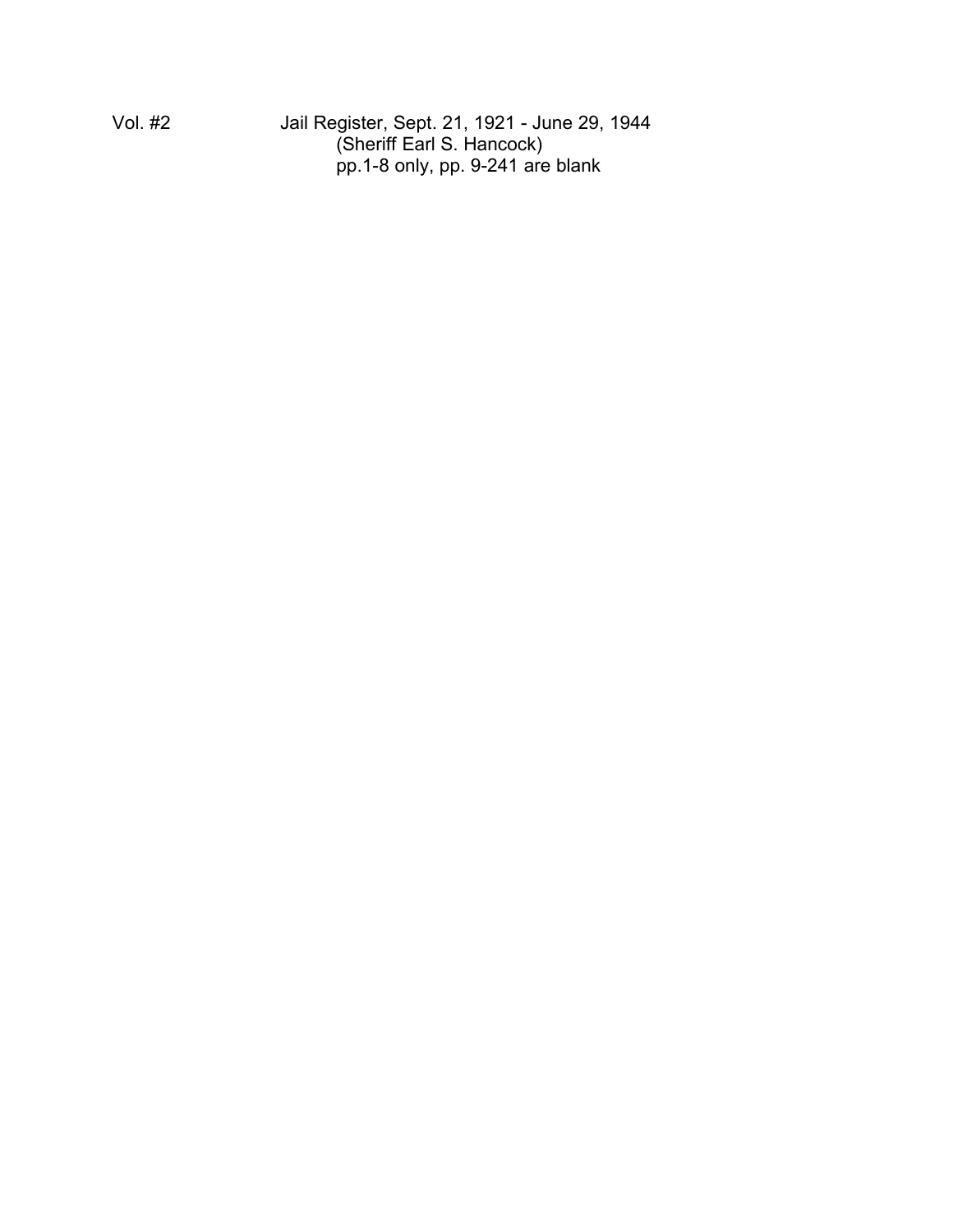#### **film SUBGROUP ELEVEN COUNTY SHERIFF, 1887-1966 (cont)**

**film** 

### **SERIES ONE JAIL REGISTERS - MICROFILM RECORD MP4124**

| Roll #1              | Vol. #1 - Prison Calendar (1887-1907)        |  |
|----------------------|----------------------------------------------|--|
| 9 pp.                | thru                                         |  |
| 23 Expos.<br>#24,869 | Vol. #2 - Jail Register, p.8 (June 29, 1944) |  |
|                      | NOTE: Vol. #2 begins at frame #24            |  |
|                      | NOTE: Vol. #2, pp. 9-241 were blank and      |  |
|                      |                                              |  |

not microfilmed

#### **film**

# **SERIES TWO FEE BOOKS, 1889-1966**

| Vol.H1    | Sheriff's Sale Record,                      |
|-----------|---------------------------------------------|
|           | Apr. 19, 1889-August 1907                   |
|           | Land sales as result of legal action        |
| Vol. #2   | Day Book #2                                 |
|           | p.1 (Jan. 9, 1892) - p.93 (Dec. 24, 1907)   |
| Vol. $#3$ | Fee Book #1                                 |
|           | p.1 (Aug. 29, 1907) - p.238 (Dec. 31, 1917) |
| Vol. #4   | Fee Book #2                                 |
|           | p.1 (Jan. 8, 1918) - p.238 (Oct. 1, 1926)   |
| Vol. #5   | Fee Book #3                                 |
|           | p.1 (Sept. 29, 1926) - p.235 (July 2, 1932) |
| Vol. #6   | Fee Book #1, 1932-1938 MISSING              |
| Vol. #7   | Fee Book #2                                 |
|           | p.1 (Jan. 6, 1939) - p.157 (Dec. 31, 1952)  |
| Vol. #8   | Fee Book #3                                 |
|           | p.1 (Jan. 7, 1953) - p.159 (Apr. 30, 1966)  |
|           |                                             |

| film |                                         |               |
|------|-----------------------------------------|---------------|
|      | SERIES TWO FEE BOOKS - MICROFILM RECORD | <b>MP4124</b> |

| Roll #1    | Vol. #1 - Sheriff's Sale Book                                                                    |
|------------|--------------------------------------------------------------------------------------------------|
| fr. $#24+$ | p.1 (April 19, 1889)                                                                             |
| 850 pp.    | thru                                                                                             |
| 740 Expos. | Vol. #4 - Fee Book #2                                                                            |
| #24,869    | p.238 (October 1, 1926)                                                                          |
|            | NOTE: v.1, Sheriff's Sale Record, pp. 20 & 21<br>missed in filming at Fr. #00035, retake spliced |